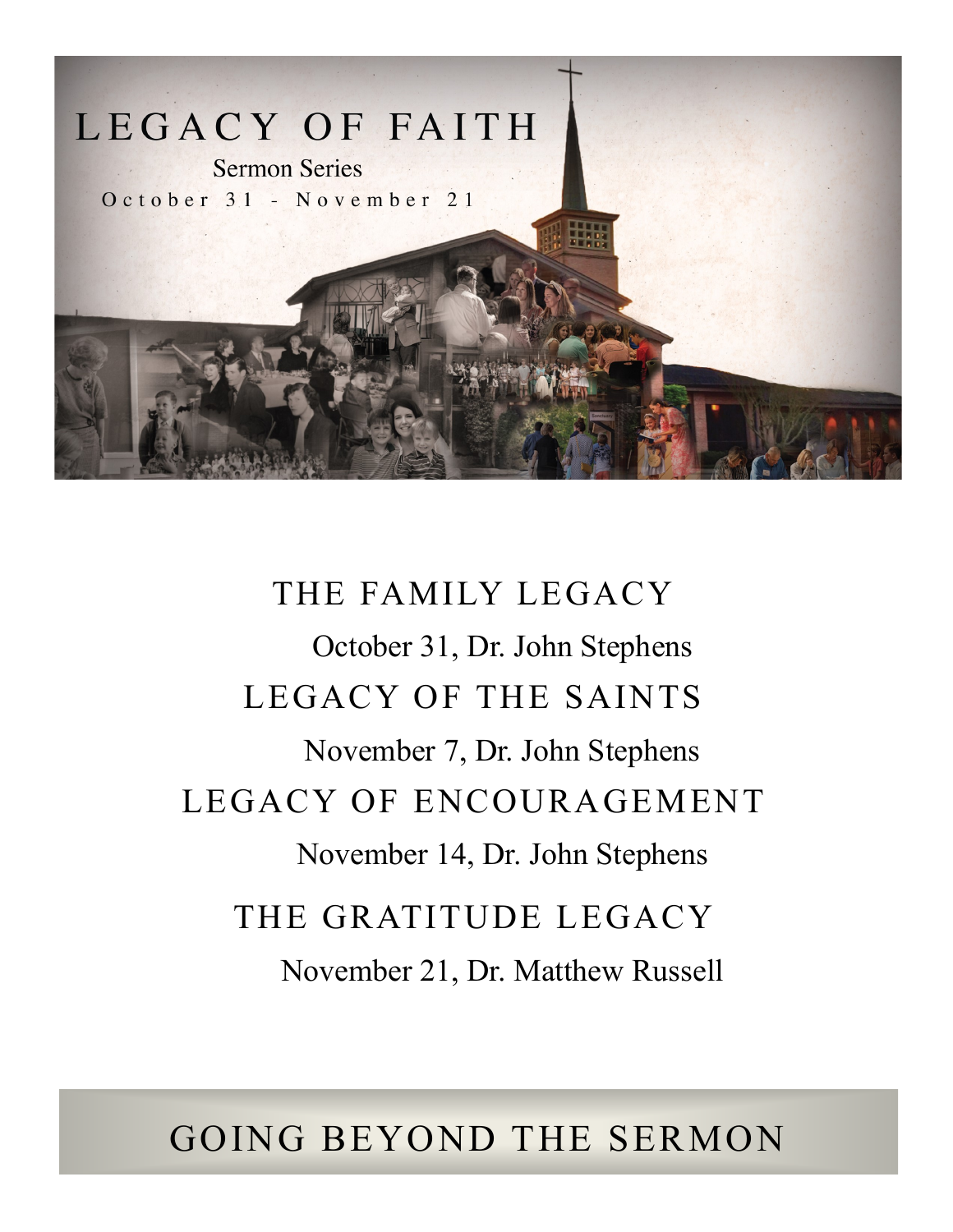## **BIBLE S.W.A.P.**

## **S—Scripture: Deuteronomy 6:1-9 (NRSV)**

Now this is the commandment—the statutes and the ordinances—that the Lord your God charged me to teach you to observe in the land that you are about to cross into and occupy, 2 so that you and your children and your children's children may fear the Lord your God all the days of your life, and keep all his decrees and his commandments that I am commanding you, so that your days may be long. 3 Hear therefore, O Israel, and observe them diligently, so that it may go well with you, and so that you may multiply greatly in a land flowing with milk and honey, as the Lord, the God of your ancestors, has promised you.

4 Hear, O Israel: The Lord is our God, the Lord alone. 5 You shall love the Lord your God with all your heart, and with all your soul, and with all your might. 6 Keep these words that I am commanding you today in your heart. 7 Recite them to your children and talk about them when you are at home and when you are away, when you lie down and when you rise. 8 Bind them as a sign on your hand, fix them as an emblem on your forehead, 9 and write them on the doorposts of your house and on your gates.

**\_\_\_\_\_\_\_\_\_\_\_\_\_\_\_\_\_\_\_\_\_\_\_\_\_\_\_\_\_\_\_\_\_\_\_\_\_\_\_\_\_\_\_\_\_\_\_\_\_\_\_\_\_\_\_\_\_\_\_\_\_\_\_\_\_\_\_\_\_\_\_\_\_\_\_\_\_\_\_\_\_\_\_\_\_\_\_\_ \_\_\_\_\_\_\_\_\_\_\_\_\_\_\_\_\_\_\_\_\_\_\_\_\_\_\_\_\_\_\_\_\_\_\_\_\_\_\_\_\_\_\_\_\_\_\_\_\_\_\_\_\_\_\_\_\_\_\_\_\_\_\_\_\_\_\_\_\_\_\_\_\_\_\_\_\_\_\_\_\_\_\_\_\_\_\_\_ \_\_\_\_\_\_\_\_\_\_\_\_\_\_\_\_\_\_\_\_\_\_\_\_\_\_\_\_\_\_\_\_\_\_\_\_\_\_\_\_\_\_\_\_\_\_\_\_\_\_\_\_\_\_\_\_\_\_\_\_\_\_\_\_\_\_\_\_\_\_\_\_\_\_\_\_\_\_\_\_\_\_\_\_\_\_\_\_ \_\_\_\_\_\_\_\_\_\_\_\_\_\_\_\_\_\_\_\_\_\_\_\_\_\_\_\_\_\_\_\_\_\_\_\_\_\_\_\_\_\_\_\_\_\_\_\_\_\_\_\_\_\_\_\_\_\_\_\_\_\_\_\_\_\_\_\_\_\_\_\_\_\_\_\_\_\_\_\_\_\_\_\_\_\_\_\_ \_\_\_\_\_\_\_\_\_\_\_\_\_\_\_\_\_\_\_\_\_\_\_\_\_\_\_\_\_\_\_\_\_\_\_\_\_\_\_\_\_\_\_\_\_\_\_\_\_\_\_\_\_\_\_\_\_\_\_\_\_\_\_\_\_\_\_\_\_\_\_\_\_\_\_\_\_\_\_\_\_\_\_\_\_\_\_\_ \_\_\_\_\_\_\_\_\_\_\_\_\_\_\_\_\_\_\_\_\_\_\_\_\_\_\_\_\_\_\_\_\_\_\_\_\_\_\_\_\_\_\_\_\_\_\_\_\_\_\_\_\_\_\_\_\_\_\_\_\_\_\_\_\_\_\_\_\_\_\_\_\_\_\_\_\_\_\_\_\_\_\_\_\_\_\_\_ \_\_\_\_\_\_\_\_\_\_\_\_\_\_\_\_\_\_\_\_\_\_\_\_\_\_\_\_\_\_\_\_\_\_\_\_\_\_\_\_\_\_\_\_\_\_\_\_\_\_\_\_\_\_\_\_\_\_\_\_\_\_\_\_\_\_\_\_\_\_\_\_\_\_\_\_\_\_\_\_\_\_\_\_\_\_\_\_ \_\_\_\_\_\_\_\_\_\_\_\_\_\_\_\_\_\_\_\_\_\_\_\_\_\_\_\_\_\_\_\_\_\_\_\_\_\_\_\_\_\_\_\_\_\_\_\_\_\_\_\_\_\_\_\_\_\_\_\_\_\_\_\_\_\_\_\_\_\_\_\_\_\_\_\_\_\_\_\_\_\_\_\_\_\_\_\_**

**Notes:**

## **W-What Does it Mean and What Can I Obey?**

Ellsworth Kalas writes, "It could well be argued that Deuteronomy 6 is the most important chapter of the Old Testament because of the *Shema*, verse 4: "Hear, O Israel: The Lord is our God, the Lord alone." Judaism identifies this sentence as the center of Jewish thought, upon which all other Jewish belief turns. No wonder, then, that the people are commanded to keep this word in their hearts, recite it to their children, talk about it, and make it an emblem on forehead and doorpost (6:7-9). There is a passion in this command that we should make our own." (From *The Grand Sweep*, p. 48)

There are some Jews who literally wear this bit of Scripture on their foreheads in the form of phylacteries. Many Jewish households attach a mezuzah to the doorpost to fulfill this mitzvah (Biblical command). As Christians, we are also called to obey this command. How are we to keep ever in front of us and in front of our children that God is Lord alone? One key way is to think about God as Lord in our relationships. "The focus is not on God's nature in the abstract but on the quality of Israel's relationship to God." That is what set Israel apart from all the other nations around it. They were God's people, who were taught to love God and one another in unique ways. When a child grows up in a household that is set apart for God and whose family communes with God and follows the ways of God, then the word of God sinks from the head into the heart and forms that child, that family, that tribe, that nation from the inside out.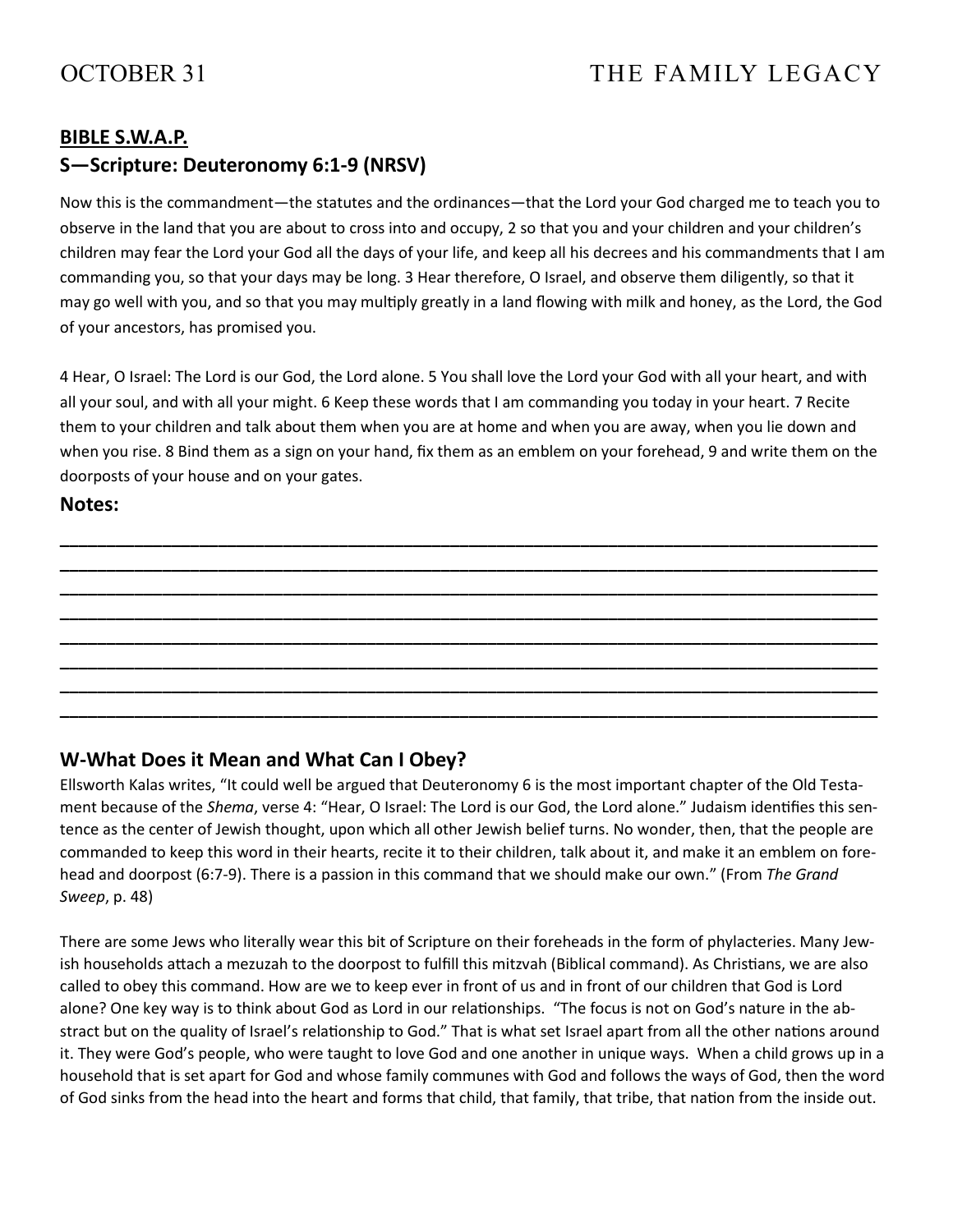## GOING BEYOND THE SERMON LEGACY OF FAITH

## **A-Apply**

Once, when my daughter was young, we spent a fall afternoon sitting together in the backyard. We began to make a game of trying to remember the Ten Commandments by heart (we didn't' want to go inside to fetch the Bible). In our own way, we were living the *Shema* -- keeping God's commands in our hearts, reciting them to our children, talking about them in creative ways. Some of the commandments made more sense to her than others. Closely tied to "Hear, O Israel: the Lord is our God, the Lord alone" is "You shall have no other gods before me. You shall not make for yourself an idol." (Exodus 20: 1-4) Mary Morgan quickly picked up on this concept. Here was her analogy: "Oh, you mean we shouldn't worship the Statue of Liberty?" Yes! We went on to talk about coveting, lying, stealing, and adultery (which I did my best to explain on her level). Her response to that commandment was, "Oh, Mommy, Daddy would never have another girlfriend." It was a sweet day and one that I will always remember. As a child, I had similar conversations with my grandparents and parents. Passing the faith through the generations is a sacred privilege. Don't miss a chance!

## **P- Prayer**

God, you are Lord. I give you permission to permeate my mind and my heart. Where you find any disconnection in our relationship, make me aware quickly, so I may be restored to deep trust in You. Give me passion for sharing my devotion to you with others. I ask this in Jesus' name, Amen.

*Going Beyond the Sermon is written by Teresa Rossy, Director of Adult Discipleship Ministries, Chapelwood United Methodist Church in Houston, Texas.*

*Source material is quoted throughout. The sermons are streamed online at www.chapelwood.org/archives. To get Going Beyond the Sermon in your inbox, e-mail Laura Frost, lfrost@chapelwood.org.*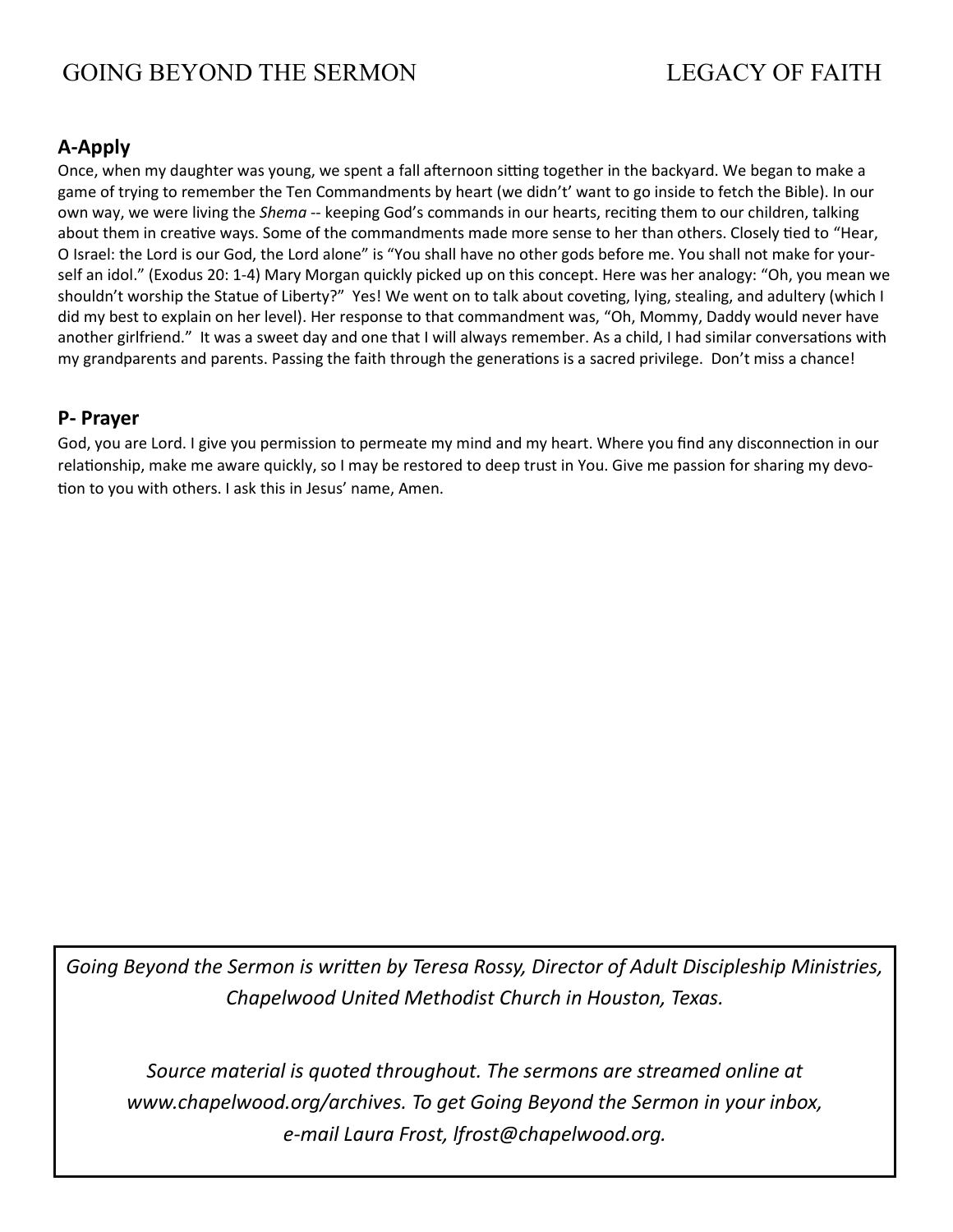## NOVEMBER 7 LEGACY OF THE SAINTS

## **BIBLE S.W.A.P.**

## **S—Scripture: Isaiah 25:6-9**

6 On this mountain the Lord of hosts will make for all peoples

a feast of rich food, a feast of well-aged wines,

of rich food filled with marrow, of well-aged wines strained clear.

7 And he will destroy on this mountain

the shroud that is cast over all peoples,

the sheet that is spread over all nations;

8 he will swallow up death forever.

Then the Lord God will wipe away the tears from all faces,

and the disgrace of his people he will take away from all the earth,

for the Lord has spoken.

9 It will be said on that day,

Lo, this is our God; we have waited for him, so that he might save us.

This is the Lord for whom we have waited;

let us be glad and rejoice in his salvation.

#### **Notes**

## **W-What Does it Mean and What Can I Obey?**

Chapters 24 -27 of Isaiah are a distinct block of writings, sometimes called the Isaiah apocalypse that falls at the end of the prophet's oracles concerning the nations. "This material posits the future withering of creation (24:1-13), the downfall of an unnamed exalted city (24:10,12; 25:2,3; 26:5), the recognition of the Lord by the nations at Zion (25:6- 8), and the ultimate restoration of Zion itself as the seat of the Lord's sovereignty throughout the world of both creation and the nations . . . Rather than pointing to the end of time, chapters 24-27 point to the restoration of Jerusalem . . . following the portrayal of its period of punishment." (New Oxford Annotated Bible, NRSV, p. 999)

**\_\_\_\_\_\_\_\_\_\_\_\_\_\_\_\_\_\_\_\_\_\_\_\_\_\_\_\_\_\_\_\_\_\_\_\_\_\_\_\_\_\_\_\_\_\_\_\_\_\_\_\_\_\_\_\_\_\_\_\_\_\_\_\_\_\_\_\_\_\_\_\_\_\_\_ \_\_\_\_\_\_\_\_\_\_\_\_\_\_\_\_\_\_\_\_\_\_\_\_\_\_\_\_\_\_\_\_\_\_\_\_\_\_\_\_\_\_\_\_\_\_\_\_\_\_\_\_\_\_\_\_\_\_\_\_\_\_\_\_\_\_\_\_\_\_\_\_\_\_\_ \_\_\_\_\_\_\_\_\_\_\_\_\_\_\_\_\_\_\_\_\_\_\_\_\_\_\_\_\_\_\_\_\_\_\_\_\_\_\_\_\_\_\_\_\_\_\_\_\_\_\_\_\_\_\_\_\_\_\_\_\_\_\_\_\_\_\_\_\_\_\_\_\_\_\_ \_\_\_\_\_\_\_\_\_\_\_\_\_\_\_\_\_\_\_\_\_\_\_\_\_\_\_\_\_\_\_\_\_\_\_\_\_\_\_\_\_\_\_\_\_\_\_\_\_\_\_\_\_\_\_\_\_\_\_\_\_\_\_\_\_\_\_\_\_\_\_\_\_\_\_ \_\_\_\_\_\_\_\_\_\_\_\_\_\_\_\_\_\_\_\_\_\_\_\_\_\_\_\_\_\_\_\_\_\_\_\_\_\_\_\_\_\_\_\_\_\_\_\_\_\_\_\_\_\_\_\_\_\_\_\_\_\_\_\_\_\_\_\_\_\_\_\_\_\_\_ \_\_\_\_\_\_\_\_\_\_\_\_\_\_\_\_\_\_\_\_\_\_\_\_\_\_\_\_\_\_\_\_\_\_\_\_\_\_\_\_\_\_\_\_\_\_\_\_\_\_\_\_\_\_\_\_\_\_\_\_\_\_\_\_\_\_\_\_\_\_\_\_\_\_\_ \_\_\_\_\_\_\_\_\_\_\_\_\_\_\_\_\_\_\_\_\_\_\_\_\_\_\_\_\_\_\_\_\_\_\_\_\_\_\_\_\_\_\_\_\_\_\_\_\_\_\_\_\_\_\_\_\_\_\_\_\_\_\_\_\_\_\_\_\_\_\_\_\_\_\_ \_\_\_\_\_\_\_\_\_\_\_\_\_\_\_\_\_\_\_\_\_\_\_\_\_\_\_\_\_\_\_\_\_\_\_\_\_\_\_\_\_\_\_\_\_\_\_\_\_\_\_\_\_\_\_\_\_\_\_\_\_\_\_\_\_\_\_\_\_\_\_\_\_\_\_ \_\_\_\_\_\_\_\_\_\_\_\_\_\_\_\_\_\_\_\_\_\_\_\_\_\_\_\_\_\_\_\_\_\_\_\_\_\_\_\_\_\_\_\_\_\_\_\_\_\_\_\_\_\_\_\_\_\_\_\_\_\_\_\_\_\_\_\_\_\_\_\_\_\_\_**

Abraham J. Heschel writes "Isaiah holds out two hopes for mankind. One is immediate, partial, historical: 'A remnant will return!' The other is distant, final, eschatological: the transformation of the world *at the end of days* . . . Isaiah knew that disaster was bound to come, but also that a remnant would survive, that Zion would endure, and that through Israel and out of Zion redemption for all nations would flow." ("The Prophets" p. 120)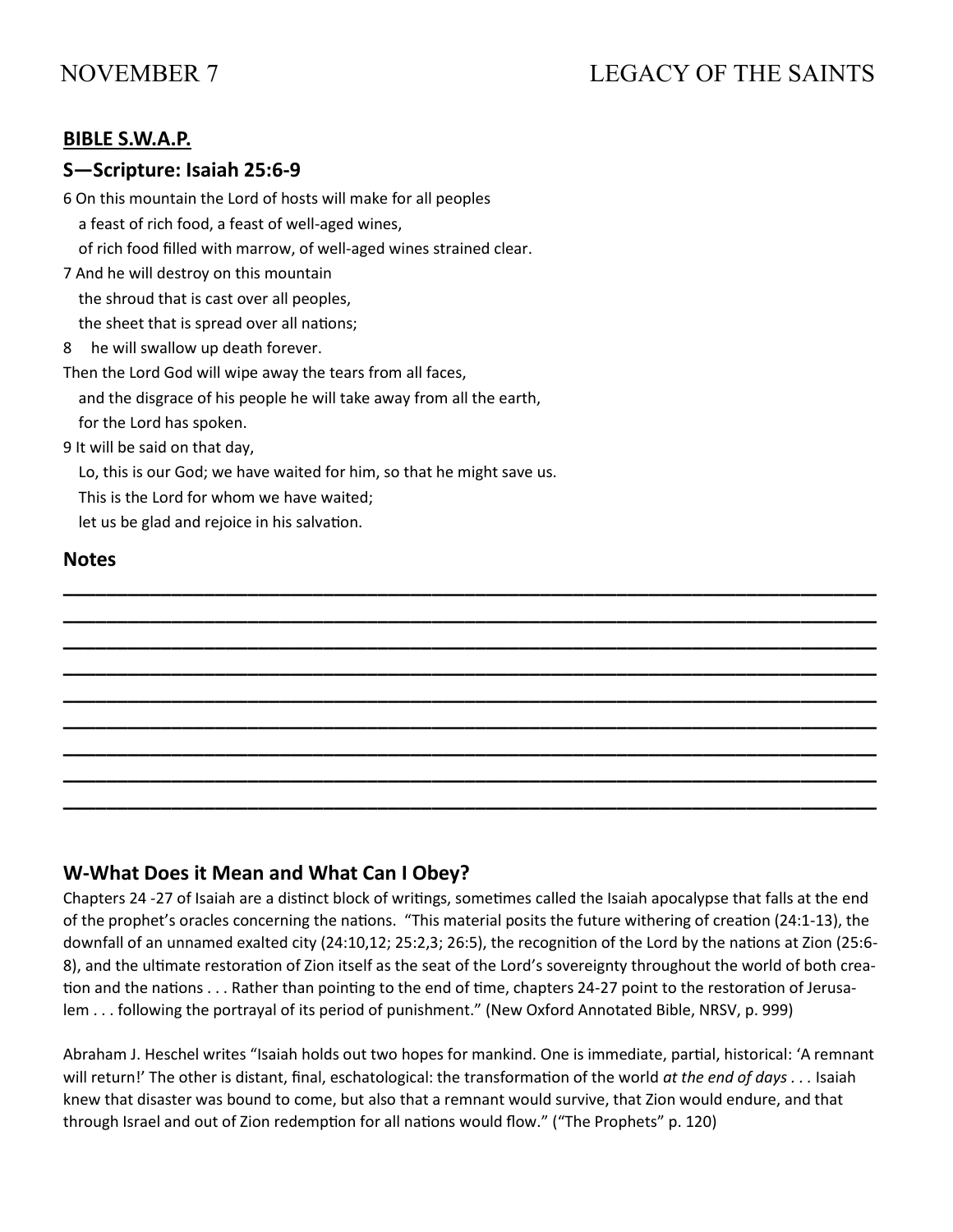## GOING BEYOND THE SERMON LEGACY OF FAITH

## **A-Apply**

This passage is chosen for Chapelwood's remembrance of All Saints Day. We will stand together and read the names of those in our congregation who have died in the past year. Due to COVID-19's devastating effects, we will read a record number of names – remembering a record number of deaths – recalling the memories of a record number of loved ones. In this passage, we are reminded that God sees our mourning and promises to remove the "shroud or sheet" that covers all the nations. God will wipe every tear from our eyes.

"Death has reigned over the nations, and has brought calamity with it. All the sufferings that have come to the world eventuate in this greatest calamity. From the hard, fierce bondage of this ruler, there appears to be no hope," writes Edward J. Young in his three-volume commentary, *The Book of Isaiah*, published in 1969. The words sound as if they were written in 2021. ""Therefore, the people wear a covering that they may mourn their miserable condition. God, however, will remove this covering, for there will no longer be need for it. When the Lord holds His feast on Zion, the nations may come and partake, freed of all causes for mourning and sorrow. That they may thus come is due to God's grace and not to their own merit . . . Even today the nations are busily engaging in trying to remove the covering by their own efforts. But it is God alone who swallows up that covering. Deliverance from death is a work of grace."

Later in Isaiah 26:19 we find one of the few references in the Old Testament to the hope of bodily resurrection: "But those who die in the Lord will live; their bodies will rise again! Those who sleep in the earth will rise up and sing for joy!" Jesus said, " I assure you that the time is coming, indeed it's here now, when the dead will hear my voice . . . And those who listen will live . . . Indeed, the time is coming when all the dead in their graves will hear the voice of God's Son, and they will rise again." (John 5:25, 28-29)

It is a sacred act to mourn. Take time to remember the losses you have experienced during this time of pandemic. Remember your loved ones. Take heart and receive the grace of God.

## **P-Prayer**

My only hope in this world plagued with death is that you, Jesus, have defeated it and that one day you will swallow it up so that it can never hurt me or those that I love ever again. My hope in the face of rampant death is your promise of resurrection life. Amen\*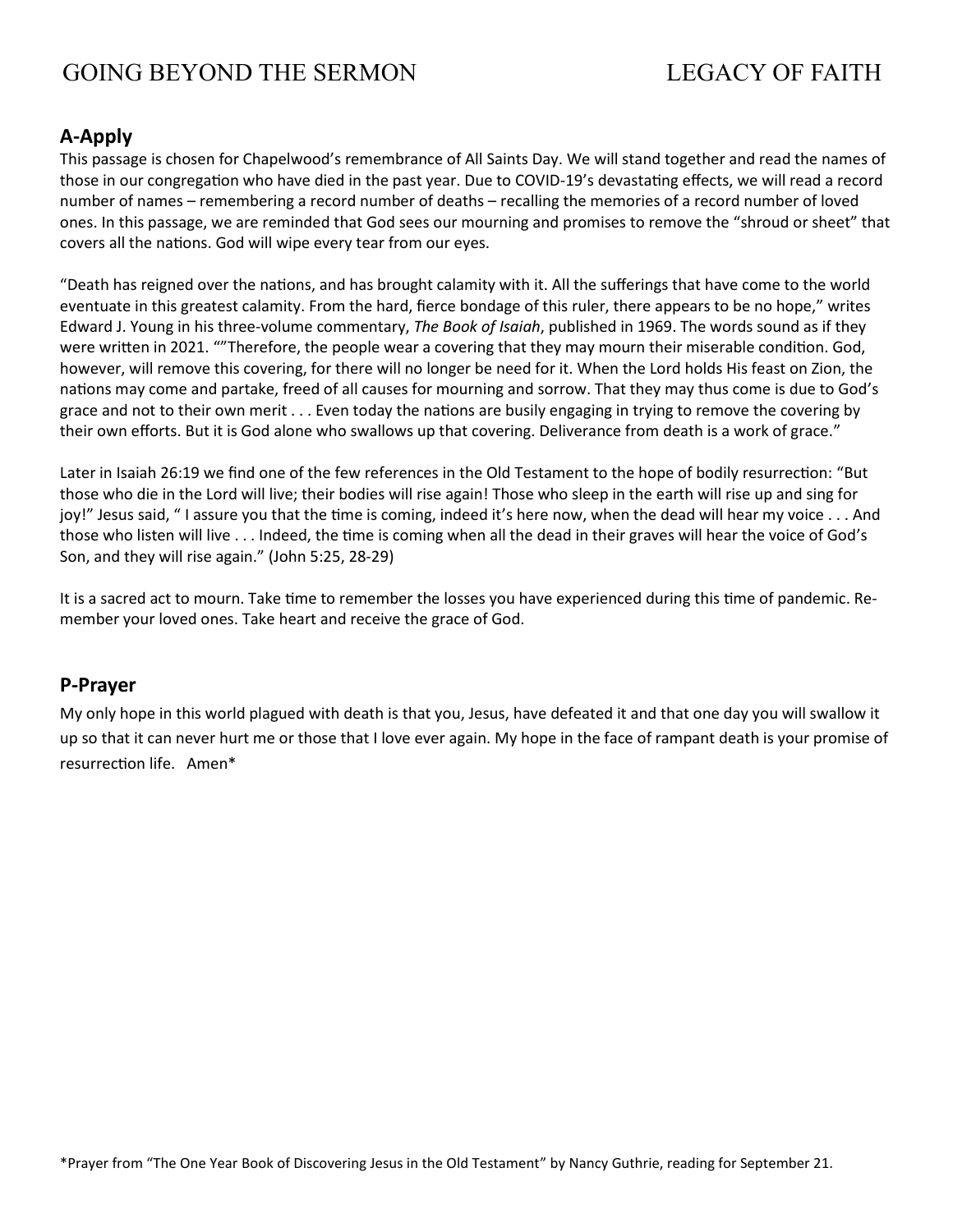## NOVEMBER 14 LEGACY OF ENCOURAGEMENT

## **BIBLE S.W.A.P.**

## **S—Scripture: Acts 11:21-26**

The hand of the Lord was with them, and a great number became believers and turned to the Lord. 22 News of this came to the ears of the church in Jerusalem, and they sent Barnabas to Antioch. 23 When he came and saw the grace of God, he rejoiced, and he exhorted them all to remain faithful to the Lord with steadfast devotion; 24 for he was a good man, full of the Holy Spirit and of faith. And a great many people were brought to the Lord. 25 Then Barnabas went to Tarsus to look for Saul, 26 and when he had found him, he brought him to Antioch. So it was that for an entire year they met with the church and taught a great many people, and it was in Antioch that the disciples were first called "Christians."

**\_\_\_\_\_\_\_\_\_\_\_\_\_\_\_\_\_\_\_\_\_\_\_\_\_\_\_\_\_\_\_\_\_\_\_\_\_\_\_\_\_\_\_\_\_\_\_\_\_\_\_\_\_\_\_\_\_\_\_\_\_\_\_\_\_\_\_\_\_\_\_\_\_\_\_\_\_\_\_\_\_\_\_\_\_\_\_\_\_ \_\_\_\_\_\_\_\_\_\_\_\_\_\_\_\_\_\_\_\_\_\_\_\_\_\_\_\_\_\_\_\_\_\_\_\_\_\_\_\_\_\_\_\_\_\_\_\_\_\_\_\_\_\_\_\_\_\_\_\_\_\_\_\_\_\_\_\_\_\_\_\_\_\_\_\_\_\_\_\_\_\_\_\_\_\_\_\_\_ \_\_\_\_\_\_\_\_\_\_\_\_\_\_\_\_\_\_\_\_\_\_\_\_\_\_\_\_\_\_\_\_\_\_\_\_\_\_\_\_\_\_\_\_\_\_\_\_\_\_\_\_\_\_\_\_\_\_\_\_\_\_\_\_\_\_\_\_\_\_\_\_\_\_\_\_\_\_\_\_\_\_\_\_\_\_\_\_\_ \_\_\_\_\_\_\_\_\_\_\_\_\_\_\_\_\_\_\_\_\_\_\_\_\_\_\_\_\_\_\_\_\_\_\_\_\_\_\_\_\_\_\_\_\_\_\_\_\_\_\_\_\_\_\_\_\_\_\_\_\_\_\_\_\_\_\_\_\_\_\_\_\_\_\_\_\_\_\_\_\_\_\_\_\_\_\_\_\_ \_\_\_\_\_\_\_\_\_\_\_\_\_\_\_\_\_\_\_\_\_\_\_\_\_\_\_\_\_\_\_\_\_\_\_\_\_\_\_\_\_\_\_\_\_\_\_\_\_\_\_\_\_\_\_\_\_\_\_\_\_\_\_\_\_\_\_\_\_\_\_\_\_\_\_\_\_\_\_\_\_\_\_\_\_\_\_\_\_ \_\_\_\_\_\_\_\_\_\_\_\_\_\_\_\_\_\_\_\_\_\_\_\_\_\_\_\_\_\_\_\_\_\_\_\_\_\_\_\_\_\_\_\_\_\_\_\_\_\_\_\_\_\_\_\_\_\_\_\_\_\_\_\_\_\_\_\_\_\_\_\_\_\_\_\_\_\_\_\_\_\_\_\_\_\_\_\_\_ \_\_\_\_\_\_\_\_\_\_\_\_\_\_\_\_\_\_\_\_\_\_\_\_\_\_\_\_\_\_\_\_\_\_\_\_\_\_\_\_\_\_\_\_\_\_\_\_\_\_\_\_\_\_\_\_\_\_\_\_\_\_\_\_\_\_\_\_\_\_\_\_\_\_\_\_\_\_\_\_\_\_\_\_\_\_\_\_\_**

#### **Notes:**

## **W-What Does it Mean and What Can I Obey?**

Would you love to be an Antiochian? This church, led by Barnabas, seems like the kind of community that is contagiously Christian. They were outreach oriented – speaking to Greek-speakers and Jews. They were hungry for learning and sought out the best teachers – Barnabas and Saul of Tarsus (Paul). They were generous -- giving to those in need. They had a dynamic, diverse leadership team who encouraged them. (See Acts 13:1-4). They were a Spirit-led body of believers who consistently held space open for outsiders. All of this growth happened during a time of persecution by the Roman government.

Barnabas' nickname is Son of Encouragement. You can read more about him in Acts 4:23,36-37; 9:26-27; 12:25-13:52; 14:12-28; and 15:12-39. Studying characters in the Bible is a great way to see Biblical principles and values embodied. Some of Barnabas'' character traits are courage, patience, team players, fidelity, imagination, flexibility, discernment, faith. He could see God at work in complex situations. He knew who to add to his team. Larry Crabb, in his book titled Encouragement, writes that "Encouragement is the kind of expression that helps someone want to be a better Christian even when life is rough."

## **A- Apply**

When we receive courage from others, we are then better able to encourage others. Think about times when you have received the following kinds of encouragement. Note the time, place, and person who encouraged you. Then, make note of a similar situation that you are currently aware of in which you could extend grace to another person.

\_\_\_\_\_\_\_\_\_\_\_\_\_\_\_\_\_\_\_\_\_\_\_\_\_\_\_\_\_\_\_\_\_\_\_\_\_\_\_\_\_\_\_\_\_\_\_\_\_\_\_\_\_\_\_\_\_\_\_\_\_\_\_\_\_\_\_\_\_\_\_\_\_\_\_\_\_\_\_\_\_\_\_\_\_\_\_\_\_\_\_\_\_\_\_\_\_\_\_\_\_\_\_\_\_\_\_ \_\_\_\_\_\_\_\_\_\_\_\_\_\_\_\_\_\_\_\_\_\_\_\_\_\_\_\_\_\_\_\_\_\_\_\_\_\_\_\_\_\_\_\_\_\_\_\_\_\_\_\_\_\_\_\_\_\_\_\_\_\_\_\_\_\_\_\_\_\_\_\_\_\_\_\_\_\_\_\_\_\_\_\_\_\_\_\_\_\_\_\_\_\_\_\_\_\_\_\_\_\_\_\_\_\_\_

When I was an outsider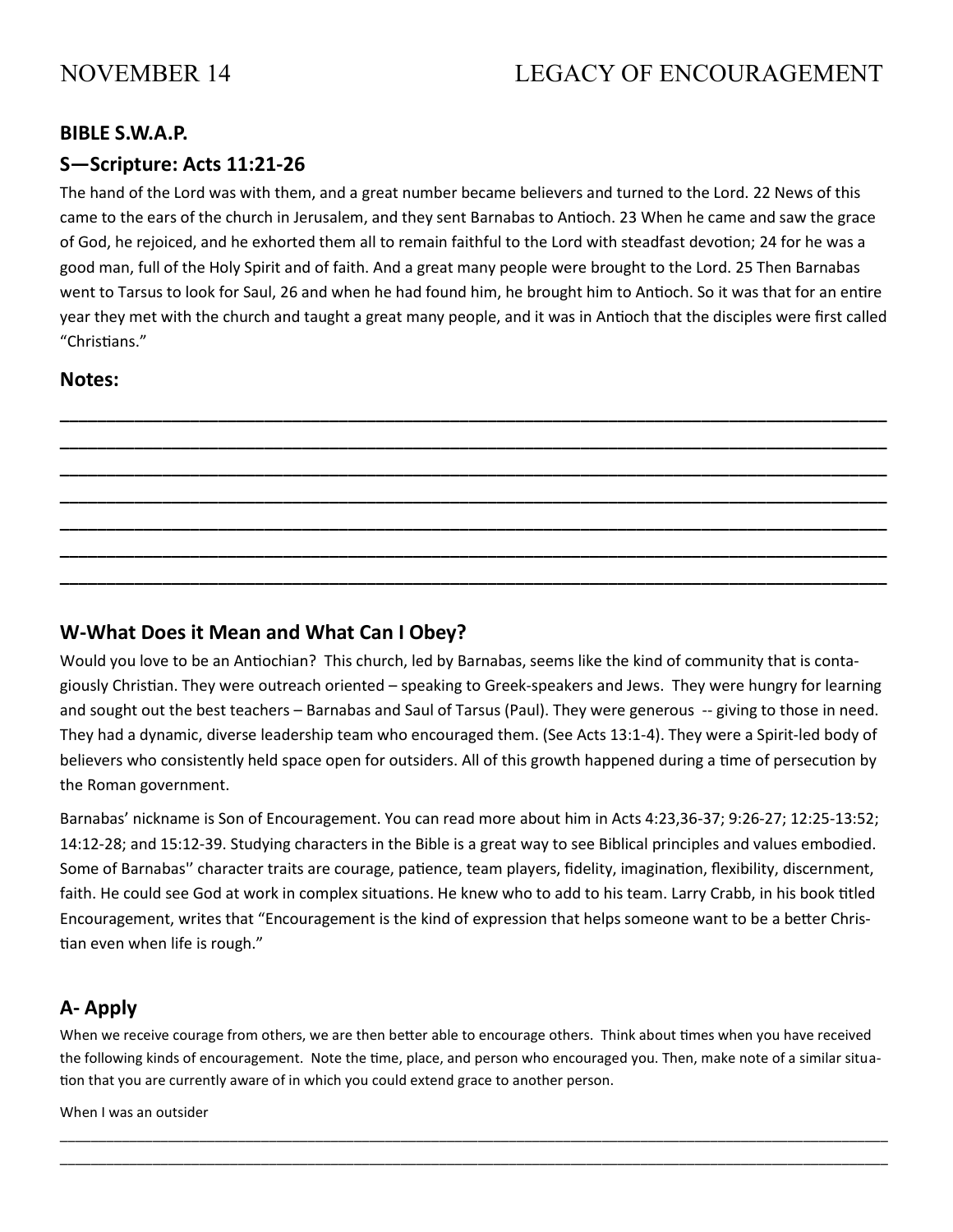## GOING BEYOND THE SERMON LEGACY OF FAITH

When I needed instruction in the faith

When I needed money

When I needed faith to see my strengths

When I needed to be connected to someone new

When I needed a church home

Go back and write the name of someone you know who needs this same kind of encouragement today.

#### **P-Prayer**

Lord, thank you for the people who have encouraged me in my faith journey. Thank you for knowing what I needed and inviting me into fellowship with other believers. Fill me with the faith and heart for encouragement that Barnabas had, so that I may extend your grace to others. In Jesus' name I pray. Amen.

\_\_\_\_\_\_\_\_\_\_\_\_\_\_\_\_\_\_\_\_\_\_\_\_\_\_\_\_\_\_\_\_\_\_\_\_\_\_\_\_\_\_\_\_\_\_\_\_\_\_\_\_\_\_\_\_\_\_\_\_\_\_\_\_\_\_\_\_\_\_\_\_\_\_\_\_\_\_\_\_\_\_\_\_\_\_\_\_\_\_\_\_\_\_\_\_\_\_\_\_\_\_\_\_\_\_\_ \_\_\_\_\_\_\_\_\_\_\_\_\_\_\_\_\_\_\_\_\_\_\_\_\_\_\_\_\_\_\_\_\_\_\_\_\_\_\_\_\_\_\_\_\_\_\_\_\_\_\_\_\_\_\_\_\_\_\_\_\_\_\_\_\_\_\_\_\_\_\_\_\_\_\_\_\_\_\_\_\_\_\_\_\_\_\_\_\_\_\_\_\_\_\_\_\_\_\_\_\_\_\_\_\_\_\_

\_\_\_\_\_\_\_\_\_\_\_\_\_\_\_\_\_\_\_\_\_\_\_\_\_\_\_\_\_\_\_\_\_\_\_\_\_\_\_\_\_\_\_\_\_\_\_\_\_\_\_\_\_\_\_\_\_\_\_\_\_\_\_\_\_\_\_\_\_\_\_\_\_\_\_\_\_\_\_\_\_\_\_\_\_\_\_\_\_\_\_\_\_\_\_\_\_\_\_\_\_\_\_\_\_\_\_ \_\_\_\_\_\_\_\_\_\_\_\_\_\_\_\_\_\_\_\_\_\_\_\_\_\_\_\_\_\_\_\_\_\_\_\_\_\_\_\_\_\_\_\_\_\_\_\_\_\_\_\_\_\_\_\_\_\_\_\_\_\_\_\_\_\_\_\_\_\_\_\_\_\_\_\_\_\_\_\_\_\_\_\_\_\_\_\_\_\_\_\_\_\_\_\_\_\_\_\_\_\_\_\_\_\_\_

\_\_\_\_\_\_\_\_\_\_\_\_\_\_\_\_\_\_\_\_\_\_\_\_\_\_\_\_\_\_\_\_\_\_\_\_\_\_\_\_\_\_\_\_\_\_\_\_\_\_\_\_\_\_\_\_\_\_\_\_\_\_\_\_\_\_\_\_\_\_\_\_\_\_\_\_\_\_\_\_\_\_\_\_\_\_\_\_\_\_\_\_\_\_\_\_\_\_\_\_\_\_\_\_\_\_\_ \_\_\_\_\_\_\_\_\_\_\_\_\_\_\_\_\_\_\_\_\_\_\_\_\_\_\_\_\_\_\_\_\_\_\_\_\_\_\_\_\_\_\_\_\_\_\_\_\_\_\_\_\_\_\_\_\_\_\_\_\_\_\_\_\_\_\_\_\_\_\_\_\_\_\_\_\_\_\_\_\_\_\_\_\_\_\_\_\_\_\_\_\_\_\_\_\_\_\_\_\_\_\_\_\_\_\_

\_\_\_\_\_\_\_\_\_\_\_\_\_\_\_\_\_\_\_\_\_\_\_\_\_\_\_\_\_\_\_\_\_\_\_\_\_\_\_\_\_\_\_\_\_\_\_\_\_\_\_\_\_\_\_\_\_\_\_\_\_\_\_\_\_\_\_\_\_\_\_\_\_\_\_\_\_\_\_\_\_\_\_\_\_\_\_\_\_\_\_\_\_\_\_\_\_\_\_\_\_\_\_\_\_\_\_ \_\_\_\_\_\_\_\_\_\_\_\_\_\_\_\_\_\_\_\_\_\_\_\_\_\_\_\_\_\_\_\_\_\_\_\_\_\_\_\_\_\_\_\_\_\_\_\_\_\_\_\_\_\_\_\_\_\_\_\_\_\_\_\_\_\_\_\_\_\_\_\_\_\_\_\_\_\_\_\_\_\_\_\_\_\_\_\_\_\_\_\_\_\_\_\_\_\_\_\_\_\_\_\_\_\_\_

\_\_\_\_\_\_\_\_\_\_\_\_\_\_\_\_\_\_\_\_\_\_\_\_\_\_\_\_\_\_\_\_\_\_\_\_\_\_\_\_\_\_\_\_\_\_\_\_\_\_\_\_\_\_\_\_\_\_\_\_\_\_\_\_\_\_\_\_\_\_\_\_\_\_\_\_\_\_\_\_\_\_\_\_\_\_\_\_\_\_\_\_\_\_\_\_\_\_\_\_\_\_\_\_\_\_\_ \_\_\_\_\_\_\_\_\_\_\_\_\_\_\_\_\_\_\_\_\_\_\_\_\_\_\_\_\_\_\_\_\_\_\_\_\_\_\_\_\_\_\_\_\_\_\_\_\_\_\_\_\_\_\_\_\_\_\_\_\_\_\_\_\_\_\_\_\_\_\_\_\_\_\_\_\_\_\_\_\_\_\_\_\_\_\_\_\_\_\_\_\_\_\_\_\_\_\_\_\_\_\_\_\_\_\_